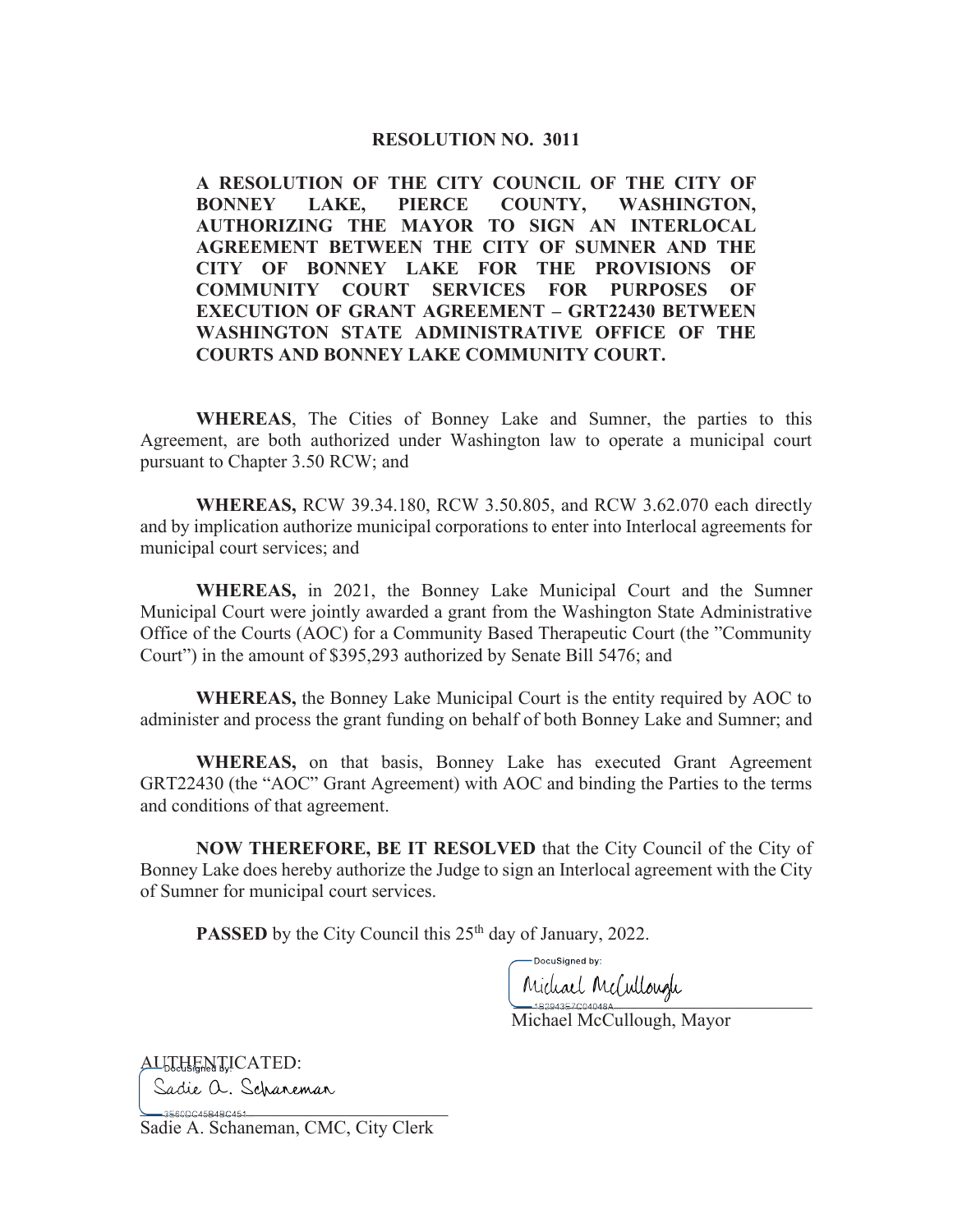## **INTERLOCAL AGREEMENT BY AND BETWEEN CITY OF BONNEY LAKE, WASHINGTON AND CITY OF SUMNER**

**THIS AGREEMENT** is entered into this 25<sup>th</sup> day of January 2022, by and between the City of Bonney Lake ("Bonney Lake") and the City of Sumner ("Sumner"), and they are the Washington State Municipal Corporations (collectively the "Parties").

**WHEREAS,** RCW 39.34.180, RCW 3.50.805, and RCW 3.62.070 each directly and by implication authorize municipal corporations to enter into Interlocal agreements for municipal court services; and

**WHEREAS**, in 2021, the Bonney Lake Municipal Court and the Sumner Municipal Court were jointly awarded a grant from the Washington State Administrative Office of the Courts (AOC) for a Community Based Therapeutic Court (the "Community Court") in the amount of \$395,293 authorized by Senate Bill 5476; and

**WHEREAS**, Bonney Lake has historically, by separate agreement, provided Sumner with municipal court services, and hereby agrees to expand those services to include community court under the terms and conditions of this agreement; and

**WHEREAS**, the Bonney Lake Municipal Court is the entity required by AOC to administer and process the grant funding on behalf of both Bonney Lake and Sumner; and

**WHEREAS,** on that basis, Bonney Lake will execute Grant Agreement – GRT22430 (the "AOC Grant Agreement") with AOC binding the Parties to the terms and conditions of that agreement.

**NOW, THEREFORE**, in consideration of the mutual covenants and promises set forth herein, and in the exercise of authority granted by the Interlocal Cooperation Act, Chapter 39.34 RCW, Bonney Lake and Sumner do hereby agree as follows:

### 1. **General.**

- 1.1 **Purpose**. The purpose of this Agreement is to supplement the Interlocal Agreement between the Parties for the provision of municipal court services and the AOC Grant Agreement, which are attached hereto as Exhibits A and B respectively and incorporated as if fully set forth, and further proscribe the terms and conditions upon which the Parties shall be obligated with regard to the implementation and execution of the Community Court and grant funds.
- 1.2 **Administration**. The Bonney Lake Court Administrator shall be the "Contractor" and hold the duties of "Contractor" as outlined in the AOC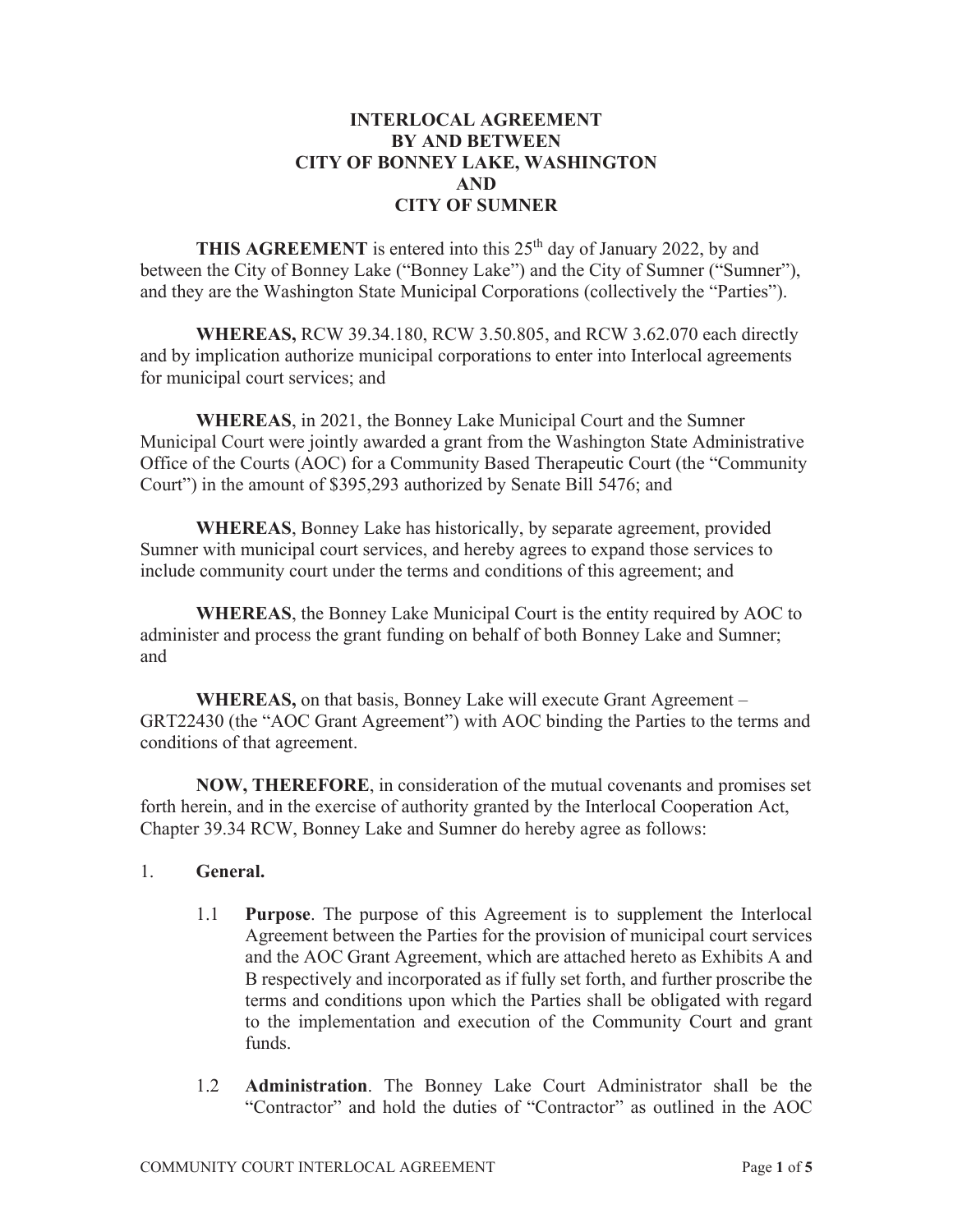Grant Agreement. The Bonney Lake Court Administrator shall be responsible for the administration of this Agreement and provide all required documentation of the Community Court to AOC.

1.3 **AOC Contact.** Either party shall have the ability to contact AOC in writing for purposes of obtaining publicity consent as required by Section 18 of the AOC Grant Agreement.

## 2. **Obligations of the Parties.**

- 2.1 **Community Court Services.** As set forth in this Agreement, Bonney Lake shall provide Community Court services to Sumner participants on the same basis as is provided to Bonney Lake Community Court participants.
- 2.2 **Court Staff**. Sumner shall provide its judge, prosecuting attorney, domestic violence advocate, and public defender to handle Sumner Community Court cases. Bonney Lake shall provide all other court staff and services, including but not limited to: a case manager to process Sumner participants; court clerks and a court administrator to process and administer all Sumner Community Court cases; and transportation and resource referrals to Sumner participants.
	- 2.2.1 Bonney Lake will continue to provide Sumner with one dedicated court clerk whose primary duty is to process Sumner cases, which will provide a single point of contact for Sumner staff and help create efficiencies and consistency for both jurisdictions but shall also provide for backup when necessary. Bonney Lake shall ensure that Bonney Lake and Sumner Community Court cases are processed in the same manner.
- 2.3 **Monthly Performance and Remittance Reports**. The Bonney Lake Court Administrator shall provide to Sumner copies of all deliverables, reporting, billing, and all written permission requests sent to AOC as required by the AOC Grant Agreement, within 24 hours of said remittance to AOC.

### 3. **Compensation and Payment**.

- 3.1 **Cost Categories**. Bonney Lake agrees to review quarterly if any compensation and payment categories outlined in the AOC Grant Agreement need to be adjusted.
- 3.2 **Prosecution and Defense**. If the prosecution or defense duties and accompanying costs under this Agreement are expanded or increased by either party, Bonney Lake agrees to make authorized adjustments to the compensation and payment categories outlined in the AOC Grant Agreement for those services, and the Parties agree to negotiate a reasonable increase in grant compensation to cover the costs for the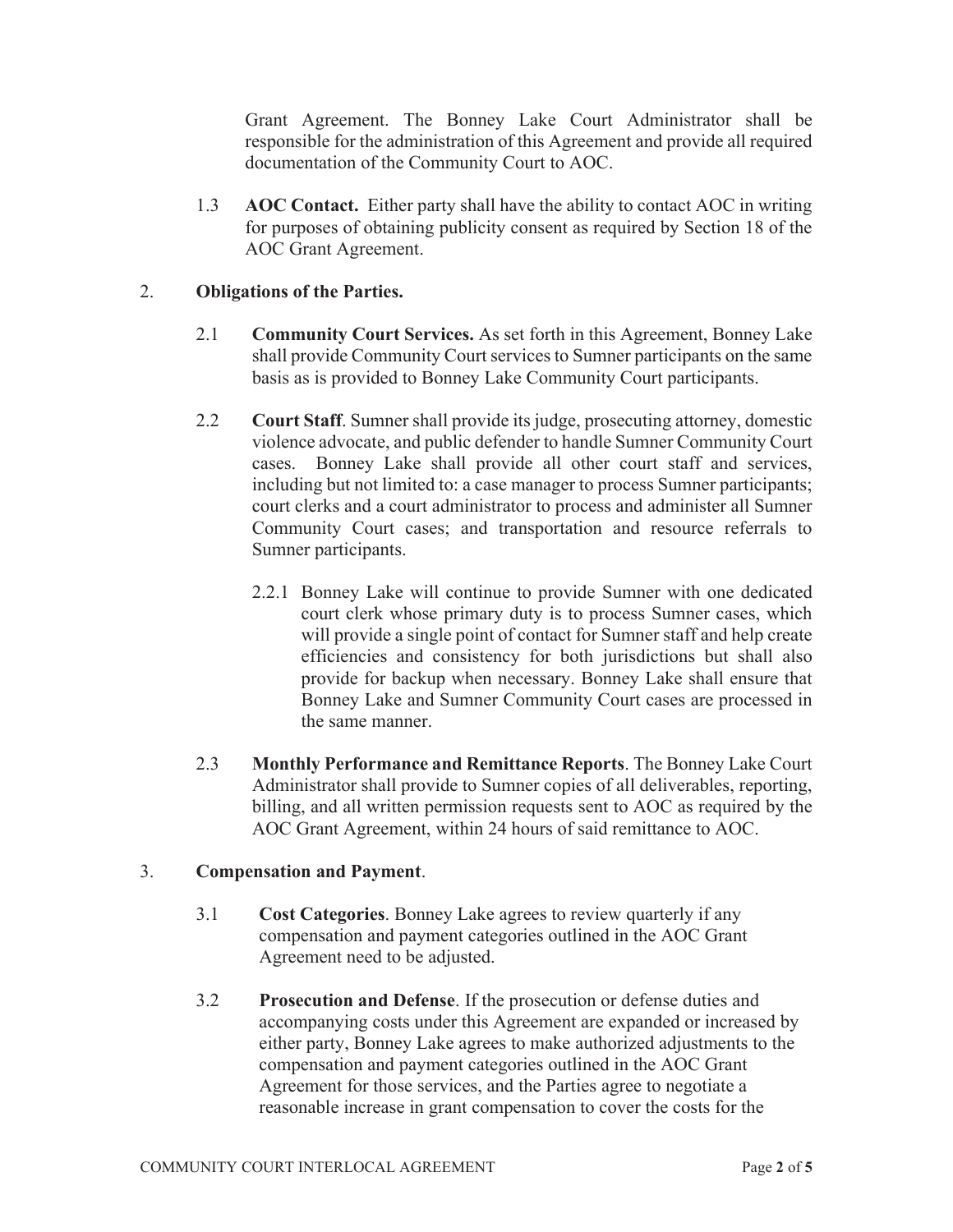change. If the Parties cannot agree to the amount of the adjustment, the issue shall be subject to the dispute resolution process outlined in Section 8 (Dispute Resolution) of this Agreement.

- 3.3 **Periodic Adjustments**. Bonney Lake agrees to engage in no less than quarterly reviews of the functionality of the Community Court and will discuss any relevant topics or needs for adjustments in administration or costs. All stakeholders from both Parties shall be invited to these quarterly meetings.
- 4. **Duration**. The initial term of this agreement shall commence on February 14, 2022, and shall expire on June 30, 2023unless terminated earlier pursuant to Section 8 of this Agreement. Should the Parties receive additional grant funding to support the Community Court beyond June 2023, the Parties may renew this Agreement for additional terms upon mutually agreeable terms and conditions.
- 5. **Termination**. Either party shall have the right to terminate this Agreement with or without cause at any time during the term of this Agreement, including the initial term, by providing written notice of intention to terminate at least one (1) year prior to expiration of this Agreement or any renewal thereof. If the agreement is terminated by either party, Bonney Lake agrees to work cooperatively with Sumner to ensure the orderly transition of cases from Bonney Lake Community Court to the new venue. Additionally, the Parties must abide by the termination terms and conditions in section 10 of the AOC Grant Agreement.
- 6. **Recording**. Consistent with RCW 39.34.040, this Agreement shall be filed for recording with the Pierce County Auditor's office upon full execution, or, in lieu of recording, published electronically on the website of either party.
- 7. **Indemnity**. Each party shall defend, indemnify, and hold the other party, its officials, officers, employees and volunteers harmless from any and all claims, injuries, damages, losses or suits, including attorneys' and expert witness fees, arising out of or in connection with the performance of this Agreement, to the extent of each party's own negligence. Said indemnification shall also be applicable to intentional acts or omissions of each party's officers, officials, employees or volunteers. The parties agree that their obligations under this paragraph extend to claims made against one party by the other party's own employees or agents. Each party shall defend, indemnify, and hold the other party, its officials, officers, employees and volunteers harmless from any and all claims, injuries, damages, losses or suits, including attorneys' and expert witness fees, arising out of the existence or effect of the ordinances, rules or regulations, policies or procedures of each respective party. If any cause, claim, suit, action, or administrative proceedings is commenced challenging the enforceability or validity of the ordinance, rule, regulation, policy, or procedure of a party hereto, that party alone shall defend the same at its sole expense, and shall satisfy a judgment entered on the same, including all chargeable costs and attorneys' fees. For the purpose of this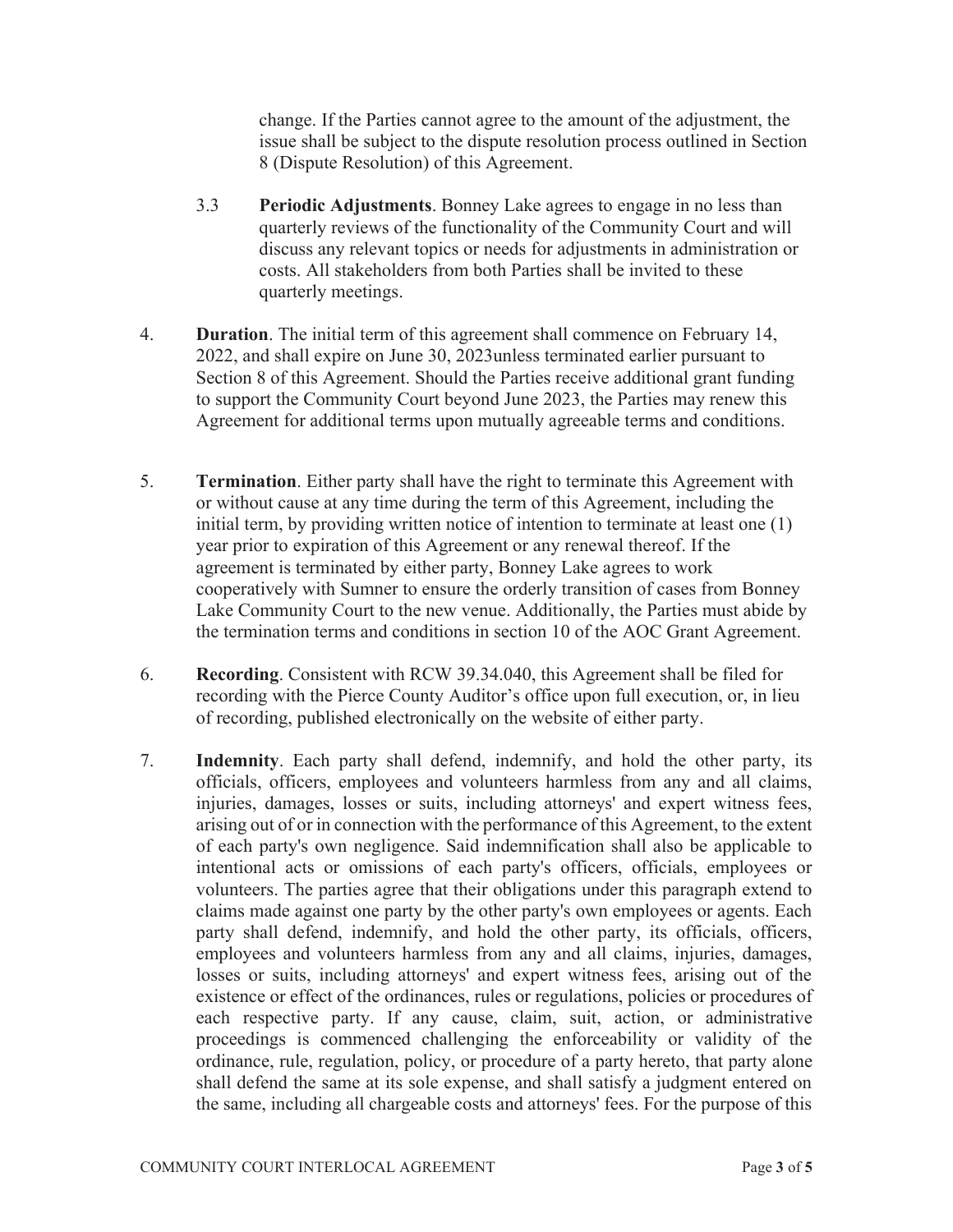indemnification only, the parties, by mutual negotiation, hereby waive, as respects the other party only, any immunity that would otherwise be available against such claims under the industrial insurance provisions of Title 51 RCW. This section shall survive the expiration or termination of this Agreement. No obligation shall exist to indemnify for injuries caused by or resulting from events occurring after the last day of court services under this Agreement.

- 8. **Dispute Resolution**. It is the Parties' intent to resolve any disputes relating to the interpretation or application of this Agreement informally through discussions at the staff level. In the event disputes cannot be resolved informally at the staff level, resolution shall be sought by the designated representatives of each city and if unsuccessful, then the Parties agree to submit the dispute to non-binding mediation/dispute resolution. All fees and expenses for mediation shall be borne by the Parties equally. However, each party shall bear the expense of its own counsel, experts, witnesses, and preparation and presentation of evidence, including appeal fees and costs.
- 9. **Employment**. No employee or agent of Bonney Lake shall be deemed to be an employee or agent of Sumner as a result of this Agreement. No employee or agent of Sumner shall be deemed to be an employee or agent of Bonney Lake as a result of this Agreement. None of the benefits provided by the Parties to their employees or agents, including, but not limited to, compensation, insurance, and unemployment insurance shall be available to employees or agents of the other party.
- 10. **Notice**. Any notice as required by agreement shall be made to the contact person listed below:

| City of Bonney Lake      | City of Sumner                           | <b>AOC</b> Project Manager    |
|--------------------------|------------------------------------------|-------------------------------|
| Katheryn Seymour         | Noel Clark                               | Stephanie Oyler               |
| <b>Bonney Lake Court</b> | <b>Sumner Legal Services</b>             | P.O. Box 41170                |
| Administrator            | Coordinator                              | Olympia, WA 98504             |
| 9002 Main St. E. Ste 100 | 1104 Maple St.                           | stephanie.oyler@courts.wa.gov |
| Bonney Lake, WA 98391    | Sumner, WA 98390                         | 360-890-0901                  |
| seymourk@cobl.us         | $\text{node}(\widehat{a}_s$ sumnerwa.gov |                               |
| 253-447-4303             | 252-299-5610                             |                               |

- 11. **Jurisdiction**. This Agreement shall be governed by and construed in accordance with the laws of the State of Washington, and venue for any action shall lie in Pierce County Superior Court.
- 12. **Non-Assignability**. The rights, duties, and obligations of either party to this Agreement shall not be assignable. This provision does not apply to collection services.
- 13. **Severability**. Whenever possible, each provision of this Agreement shall be interpreted in such a manner as to be effective and valid under applicable law.